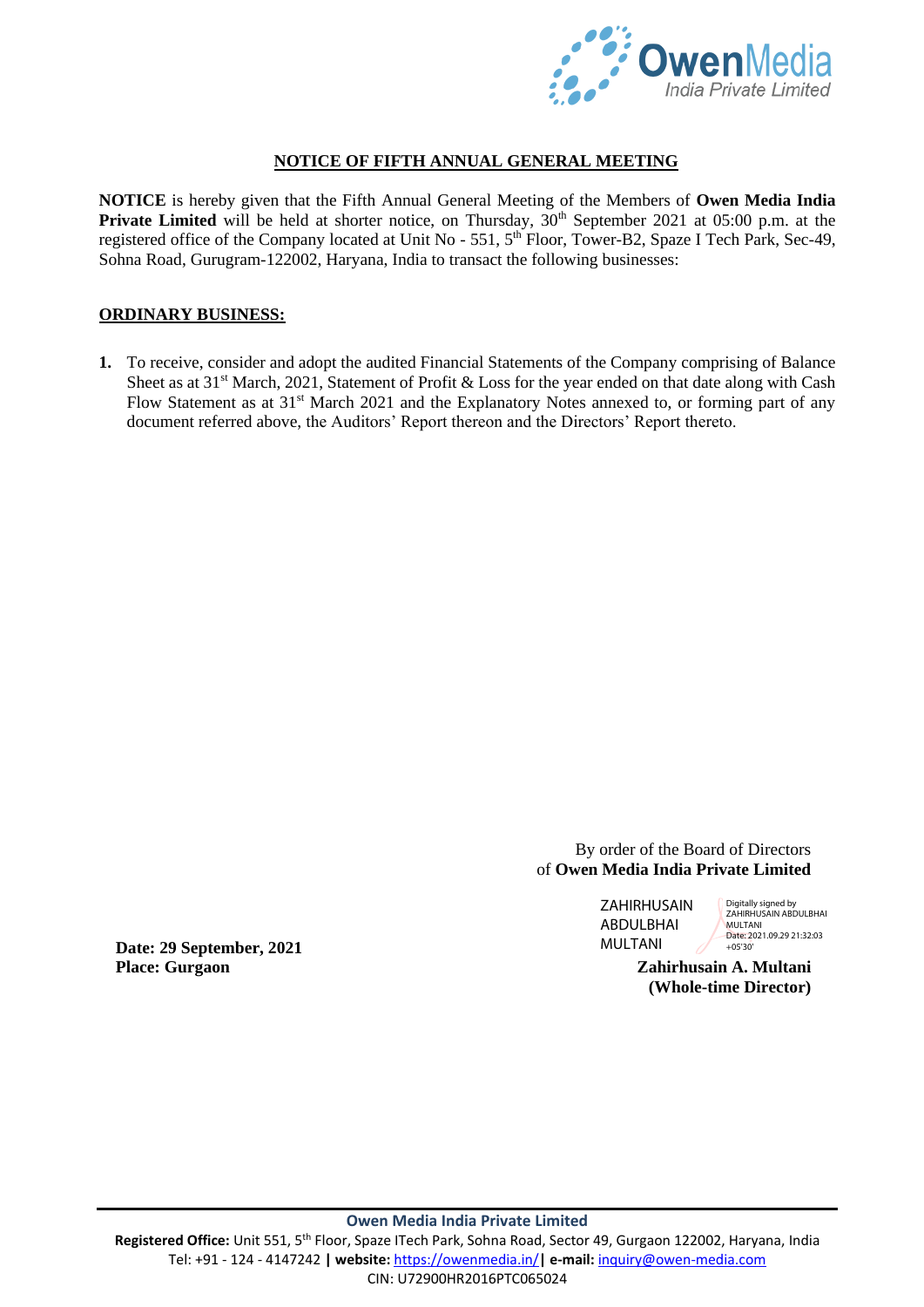

# **NOTES:**

- 1. A MEMBER ENTITLED TO ATTEND AND VOTE AT THE MEETING IS ENTITLED TO APPOINT A PROXY TO ATTEND AND ON A POLL, TO VOTE INSTEAD OF HIMSELF. THE PROXY NEED NOT BE A MEMBER OF THE COMPANY. A BLANK FORM OF THE PROXY IS ENCLOSED. PROXIES IN ORDER TO BE EFFECTIVE, MUST BE RECEIVED AT THE REGISTERED OFFICE OF THE COMPANY FORTY EIGHT HOURS BEFORE THE SCHEDULED TIME OF THE ANNUAL GENERAL MEETING.
- 2. Kindly bring your copies of the Notice to the meeting.
- 3. Members/ Proxies should bring the Attendance Slips duly filled-in for attending the meeting.
- 4. Corporate members, intending to send their authorized representatives to attend the meeting, are requested to send a certified copy of Board resolution authorizing their representative to attend and vote on their behalf at the meeting.
- 5. All documents referred to in the accompanying Notice shall be open for inspection at the Registered Office of the Company during normal business hours (9:00 a.m. to 5:00 p.m.) on the working days, up to and including the date of the Annual General Meeting of the Company.
- 6. Members are requested to notify their change of address, if any to the Company immediately.

By order of the Board of Directors of **Owen Media India Private Limited**



**ZAHIRHUSAIN** ABDULBHAI MULTANI Date: 2021.09.29 21:32:52  $+05'30'$ 

**Zahirhusain A. Multani (Whole-time Director)**

**Date: 29 September, 2021 Place: Gurgaon**

Registered Office: Unit 551, 5<sup>th</sup> Floor, Spaze ITech Park, Sohna Road, Sector 49, Gurgaon 122002, Haryana, India Tel: +91 - 124 - 4147242 **| website:** <https://owenmedia.in/>**| e-mail:** [inquiry@owen-media.com](mailto:inquiry@owen-media.com) CIN: U72900HR2016PTC065024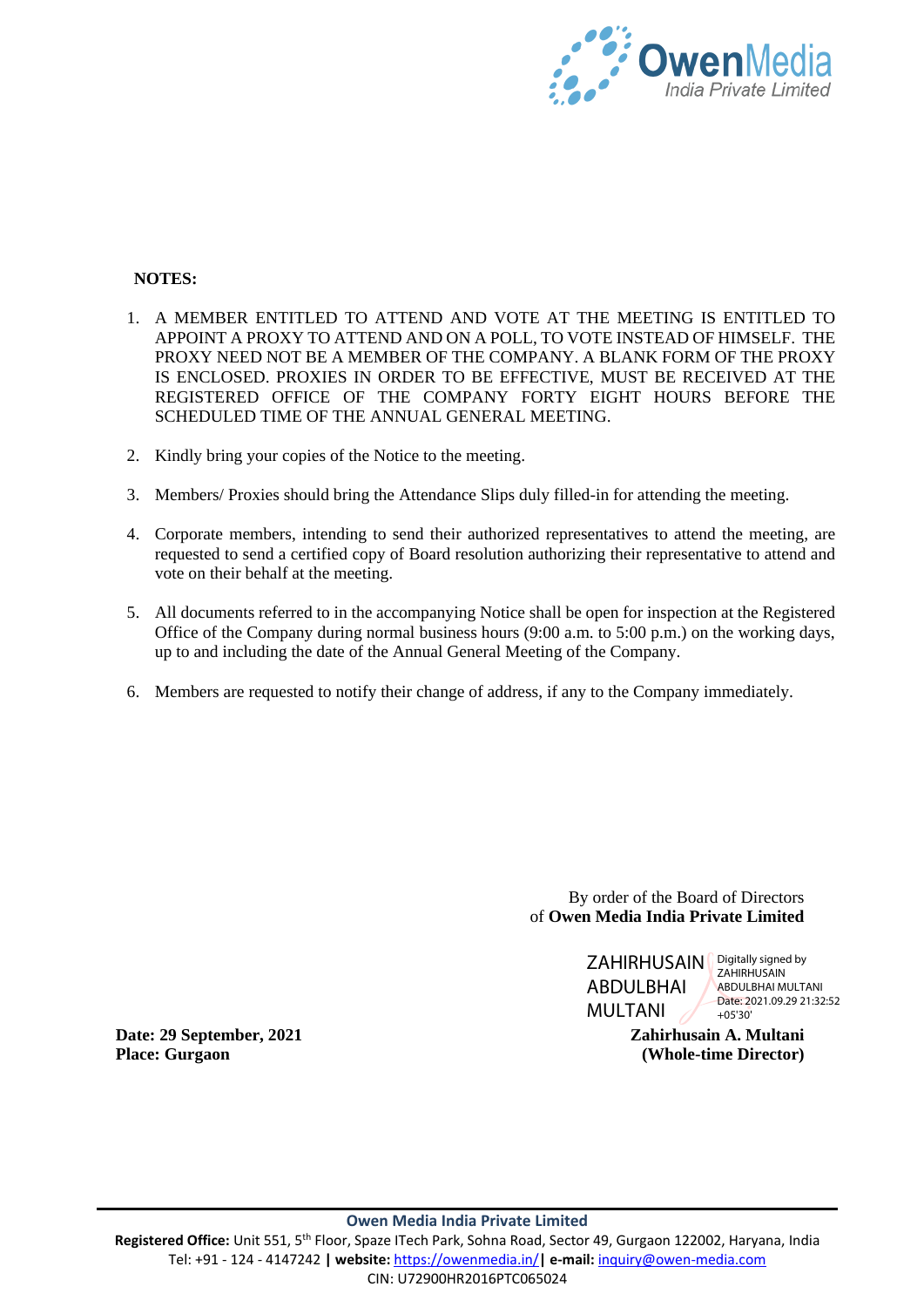

### **Attendance Slip**

Time : Place :

# **FULL NAME OF THE FIRST SHAREHOLDER**:

Joint Shareholders, if any Father's/Husband name Address in full

#### **FULL NAME(S) OF THE PERSON ATTENDING THE MEETING**---------------

I/We hereby record my /our attendance at the Fifth Annual General Meeting of the Company to be held at shorter notice, on Thursday, 30th September 2021 at 05:00 p.m. at the registered office of the Company located at Unit No - 551, 5<sup>th</sup> Floor, Tower-B2, Spaze I Tech Park, Sec-49, Sohna Road, Gurugram-122002, Haryana, India and at any adjournment thereof.

Folio No.: No of Equity Shares held:

Signature of the Member/Proxy/Authorized Representative \_\_\_\_\_\_\_\_\_\_\_\_\_\_\_\_\_\_\_\_\_\_\_\_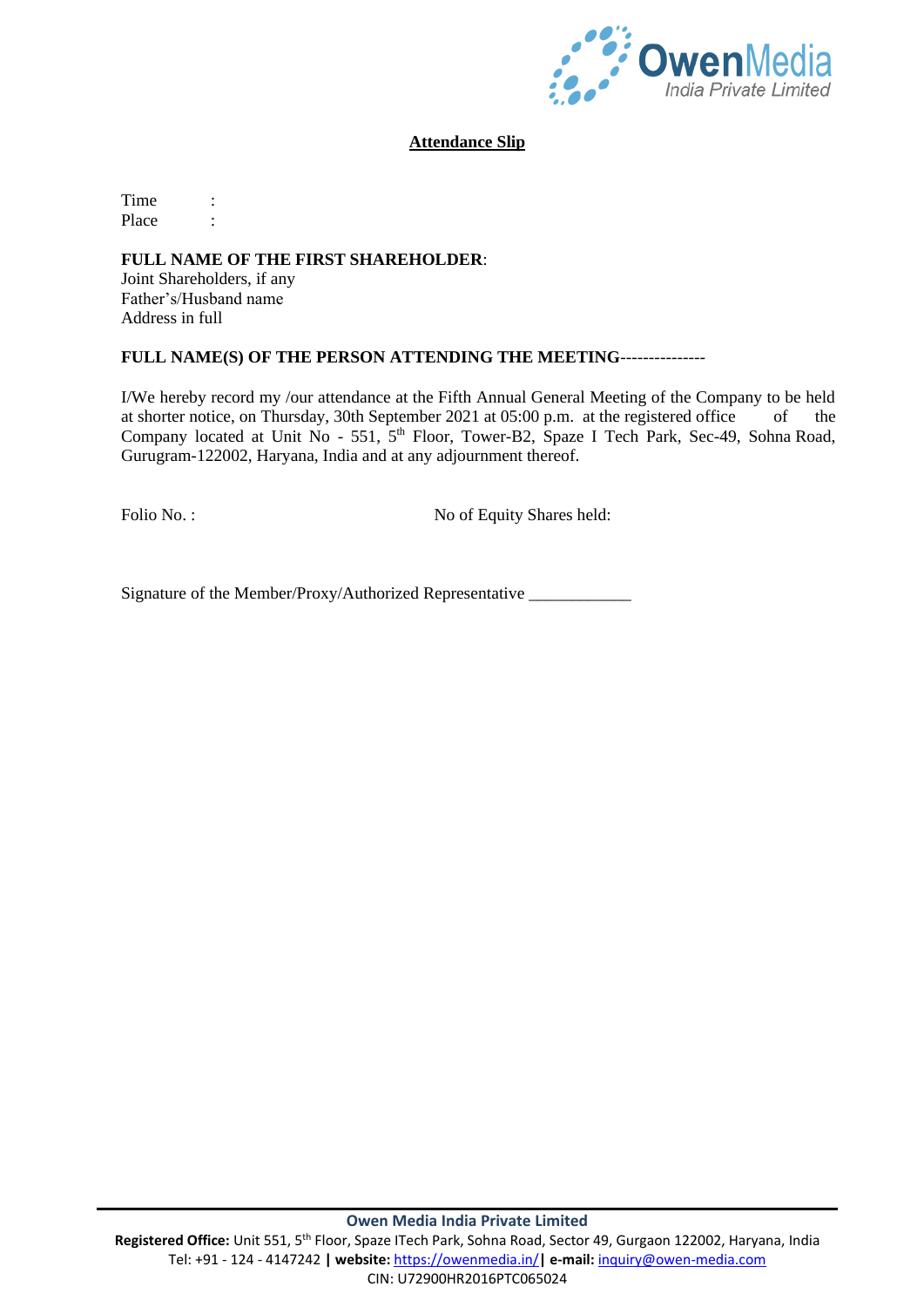

# **OWEN MEDIA INDIA PRIVATE LIMITED** Unit No - 551, 5<sup>th</sup> Floor, Tower-B2, Spaze I Tech Park, Sec-49, Sohna Road, Gurugram-122002, Haryana, India **CIN: U72900HR2016PTC065024 Form No. MGT-11 Proxy form**

[Pursuant to Section 105(6) of the Companies Act, 2013 and Rule 19(3) of the Companies (Management and Administration) Rules, 2014]

**CIN:** U72900HR2016PTC065024 **Name of the Company:** Owen Media India Private Limited **Registered office:** Unit No - 551, 5<sup>th</sup> Floor, Tower-B2, Spaze I Tech Park, Sec-49, Sohna Road, Gurugram-122002, Haryana, India

Name of the Member(s): Registered address: E-mail Id: Folio No/ Client Id:

I/ We being the member of Owen Media India Private Limited holding…..shares, hereby appoint

- 1. Name: ……………. Address: E-mail Id: Signature: ……….., or failing him
- 2. Name: ……………. Address: E-mail Id: Signature: ……….., or failing him
- 3. Name: ……………. Address: E-mail Id: Signature: ………..,

as my/our proxy to attend and vote (on a poll) for me/us and on my/our behalf at the Fifth Annual General Meeting of the Company, to be held at shorter notice, on Thursday, 30th September 2021 at 05:00 p.m. at the registered office of the Company located at Unit No - 551, 5th Floor, Tower-B2, Spaze I Tech Park, Sec-49, Sohna Road, Gurugram-122002, Haryana, India and at any adjournment thereof in respect of such resolutions as are indicated below:

Resolution:

1. To receive, consider and adopt the audited Financial Statements of the Company.

Affix Revenue Stamp

#### **Owen Media India Private Limited**

Registered Office: Unit 551, 5<sup>th</sup> Floor, Spaze ITech Park, Sohna Road, Sector 49, Gurgaon 122002, Haryana, India Tel: +91 - 124 - 4147242 **| website:** <https://owenmedia.in/>**| e-mail:** [inquiry@owen-media.com](mailto:inquiry@owen-media.com) CIN: U72900HR2016PTC065024